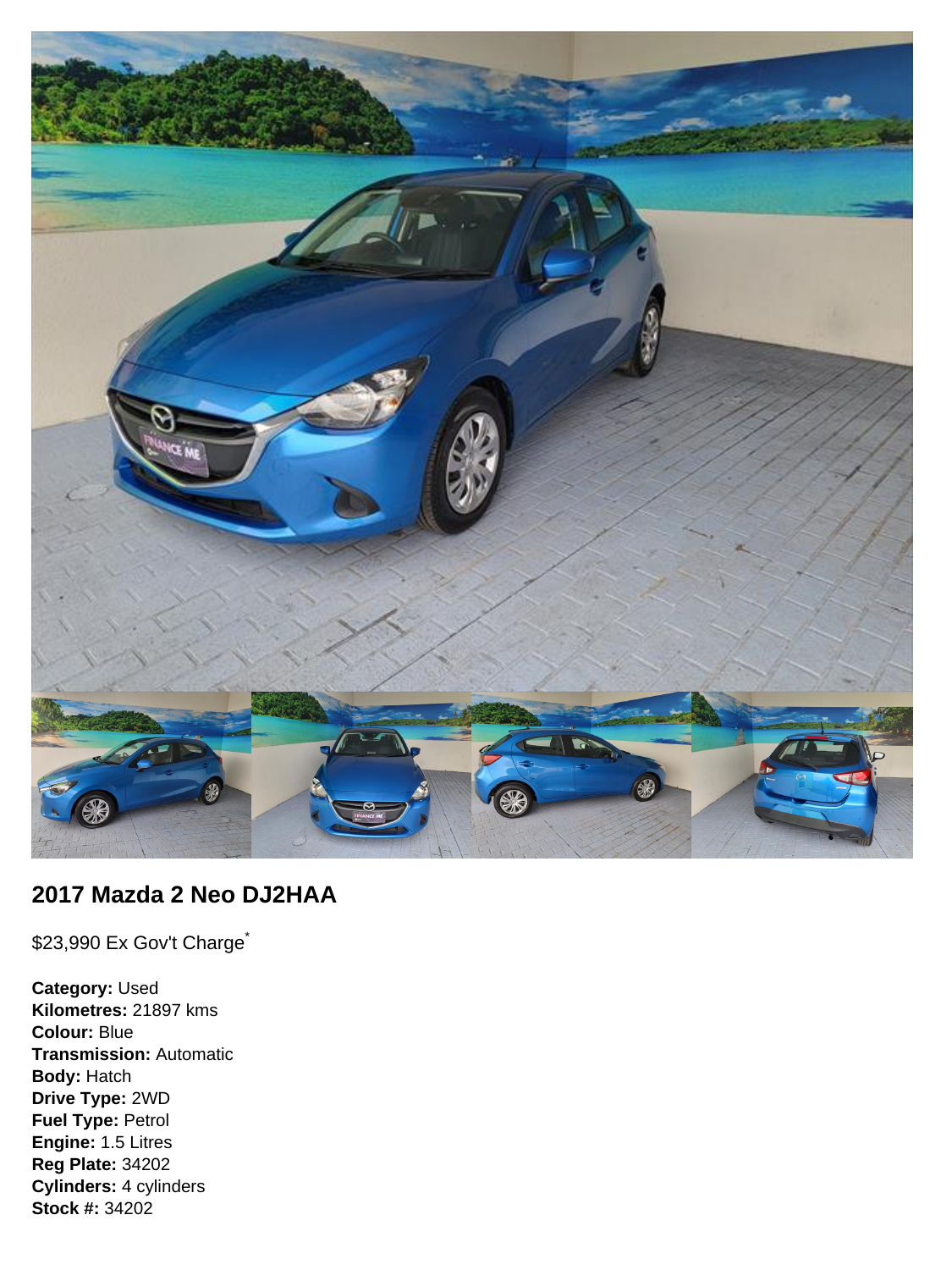### **Dealer: Bellbowrie Pre-Owned Address:** Cnr Pacific Hwy & Halls Road, Coffs Harbour South NSW 2450 **Phone:** 02 6656 8700

# **Dealer Comments**

2 DJ2HAA Neo Hatchback 5dr SKYACTIV-Drive 6sp 1.5iVISIT THE BIG BANANA WHILE YOURE HERE- Alloys-Airconditioning - Cruise Control - Blue Tooth - Rear park assist - Service History We can assist you with all your finance and insurance needs. We have competitive packages tailored to suit your budget. We come to you! Our experts are on site to answer your questions, so why not come in and take a test drive today OR let one of our experienced consultants come to you! Delivery can be arranged Australia wide or we would be happy to negotiate a package to come and pick your vehicle up at our state of the Art Dealership and service centre

\* If the price does not contain the notation that it is "Drive Away No More to Pay", the price may not include additional costs, such as stamp duty and other government charges. Please confirm price and features with the seller of the vehicle.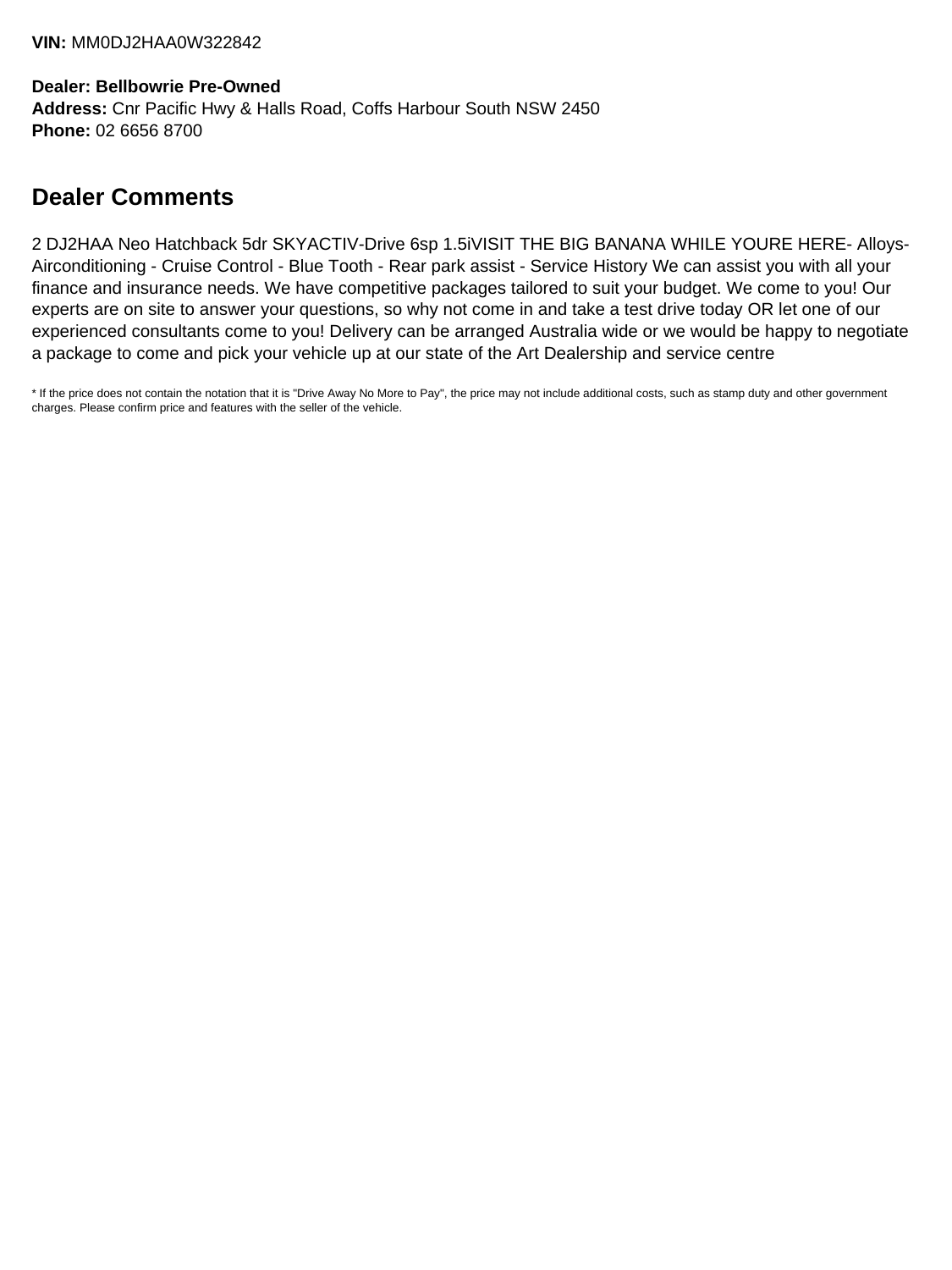# **Features and Specifications**

### **Audio, Visual & Communication**

| Headrests - Adjustable 1st Row (Front)       | Headrests - Adjustable 2nd Row x3          |  |
|----------------------------------------------|--------------------------------------------|--|
| <b>Seating</b>                               |                                            |  |
| Airbags - Side for 1st Row Occupants (Front) |                                            |  |
| Airbags - Head for 1st Row Seats (Front)     | Airbags - Head for 2nd Row Seats           |  |
| Seatbelts - Lap/Sash for 5 seats             | Airbag - Passenger                         |  |
| Seatbelt - Load Limiters 1st Row (Front)     | Seatbelt - Pretensioners 1st Row (Front)   |  |
| Airbag - Driver                              | Seatbelt - Adjustable Height 1st Row       |  |
| Engine Immobiliser                           | <b>Hill Holder</b>                         |  |
| Control - Traction                           | EBD (Electronic Brake Force Distribution)  |  |
| Control - Electronic Stability               | Control - Park Distance Rear               |  |
| Brake Emergency Display - Hazard/Stoplights  | Central Locking - Remote/Keyless           |  |
| <b>Brake Assist</b>                          | ABS (Antilock Brakes)                      |  |
| <b>Safety &amp; Security</b>                 |                                            |  |
| Rear View Mirror - Manual Anti-Glare         | Rear Wiper/Washer                          |  |
| Intermittent Wipers - Variable               | Power Windows - Front & Rear               |  |
| <b>Lights &amp; Windows</b>                  |                                            |  |
| <b>Metallic Finish Interior Inserts</b>      | Trim - Cloth                               |  |
| <b>Interior</b>                              |                                            |  |
| <b>Trip Computer</b>                         |                                            |  |
| Clock - Digital                              | Tacho                                      |  |
| <b>Instruments &amp; Controls</b>            |                                            |  |
| <b>CD Player</b>                             | Radio - Analogue                           |  |
| Audio - MP3 Decoder                          | <b>Bluetooth System</b>                    |  |
| Audio - Aux Input USB Socket                 | Audio - Input for iPod                     |  |
| 4 Speaker Stereo                             | Audio - Aux Input Socket (MP3/CD/Cassette) |  |
|                                              |                                            |  |

Seat - Height Adjustable Driver Seats - 2nd Row Split Fold

## **Steering**

Adjustable Steering Col. - Tilt & Reach Multi-function Steering Wheel Power Steering - Electric Assist

## **Wheels & Tyres**

Spare Wheel - Space Saver/Temporary Wheel Covers - Full